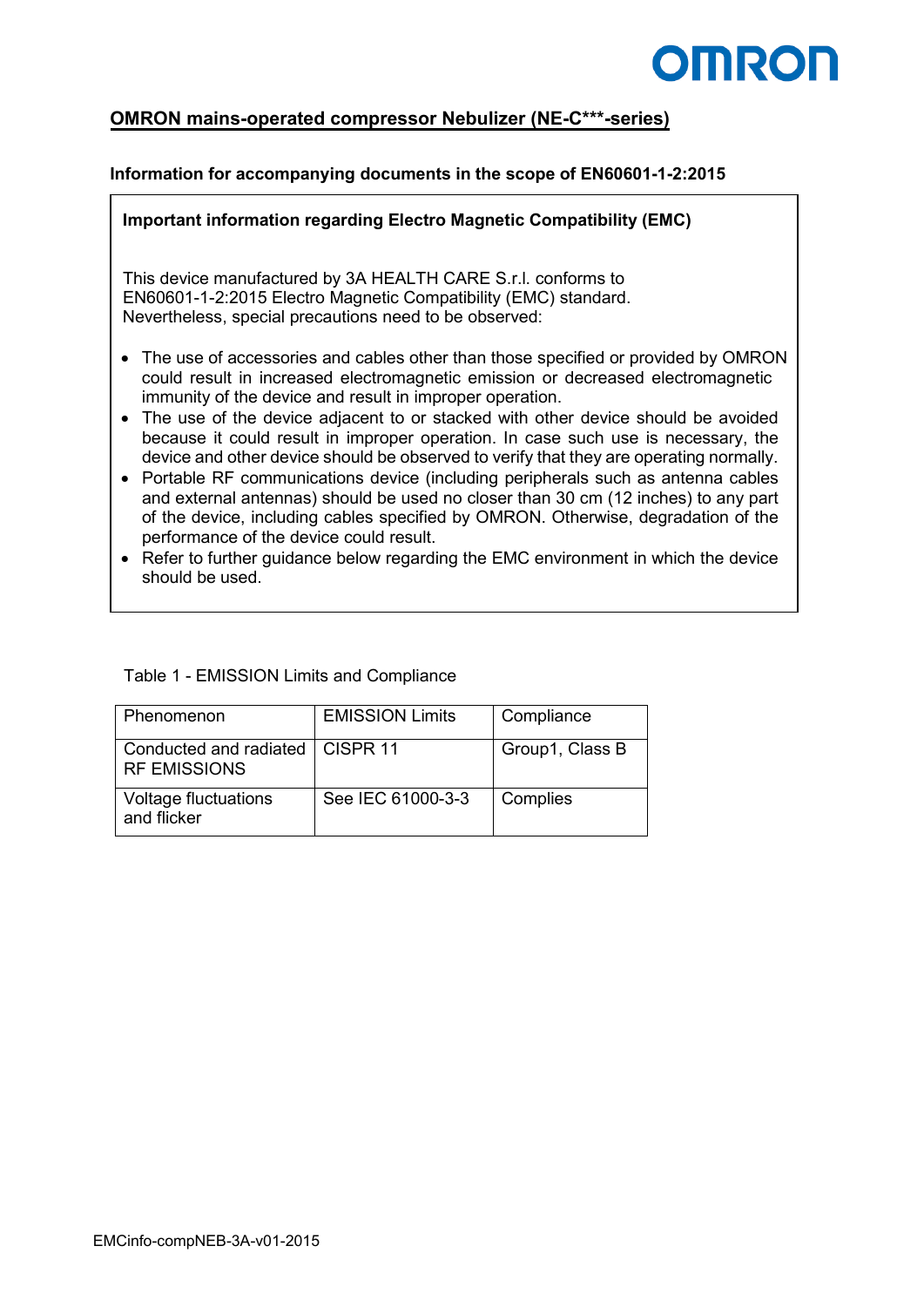

#### Table 2 - IMMUNITY TEST LEVELS

| Phenomenon                                                                    | <b>Basic EMC</b><br>standard | <b>IMMUNITY TEST LEVELS</b>                                                                                                |  |  |  |
|-------------------------------------------------------------------------------|------------------------------|----------------------------------------------------------------------------------------------------------------------------|--|--|--|
| Electrostatic<br>discharge                                                    | IEC 61000-4-2                | ±8 kV contact<br>±2 kV,±4 kV,±8 kV,±15 kV air<br>for enclosure port                                                        |  |  |  |
| <b>Radiated RF</b><br>electromagnetic<br>fields                               | IEC 61000-4-3                | 10 V/m<br>80 MHz to 2.7 GHz<br>80 % AM at 1 kHz<br>for enclosure port                                                      |  |  |  |
| Proximity fields<br>from RF wireless<br>communications<br>equipment           | IEC 61000-4-3                | See table 3                                                                                                                |  |  |  |
| <b>Electrical fast</b><br>transients /<br>bursts                              | IEC 61000-4-4                | ±2 kV for Input a.c. power port<br>100 kHz repetition frequency                                                            |  |  |  |
| <b>Surges</b><br>Line-to-line                                                 | IEC 61000-4-5                | ±0.5kV, ±1 kV for Input a.c. power port                                                                                    |  |  |  |
| Conducted<br>disturbances<br>induced by RF<br>fields                          | IEC 61000-4-6                | 6Vrms<br>150 kHz to 80 MHz<br>80 % AM at 1 kHz<br>for Input a.c. power port                                                |  |  |  |
| Rated power<br>frequency<br>magnetic fields                                   | IEC 61000-4-8                | 30 A/m<br>50 Hz (The product which is driven at 50Hz)<br>60 Hz (The product which is driven at 60Hz)<br>for enclosure port |  |  |  |
| Voltage dips                                                                  | IEC 61000-4-11               | 0 % $U_T$ ; 0.5 cycle<br>At 0°,45°,90°,135°,180°,225°,270°and 315°<br>for Input a.c. power port                            |  |  |  |
|                                                                               |                              | $0\% U_T$ ; 1 cycle<br>and<br>70 % U <sub>T</sub> ; 25/30 cycles<br>single phase: at 0°<br>for Input a.c. power port       |  |  |  |
| Voltage<br>interruptions                                                      | IEC 61000-4-11               | 0 % $U_T$ ; 250/300 cycle<br>for Input a.c. power port                                                                     |  |  |  |
| Note: $U_T$ is the A.C. mains voltage prior to application of the test level. |                              |                                                                                                                            |  |  |  |